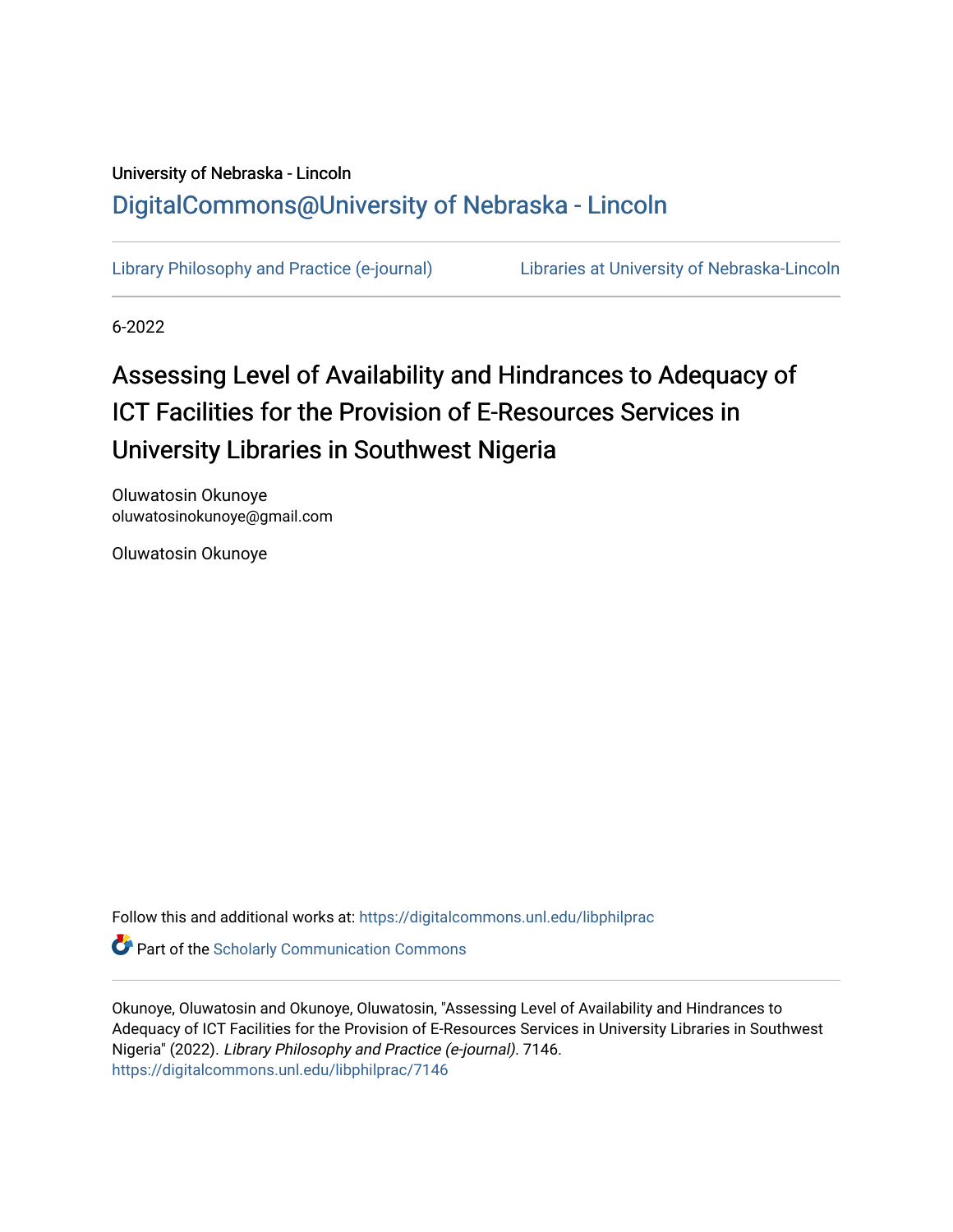## **Assessing Level of Availability and Hindrances to ICT Facilities for the Provision of E-Resources Services in University Libraries in Southwest Nigeria**

**Oluwatosin Olubunmi OKUNOYE** 

**University Library, Osun State University, Osogbo, Osun State Nigeria, Email:oluwatosin.okunoye@uniosun.edu.ng. Phone Number +234-8053830726**

### **Abstract**

*This study assessed the level of availability of ICT facilities and hindrances to the adequacy of ICT facilities for the provision of e-resources services in university libraries in Southwest Nigeria. Information and Communications Technology facilities are indispensable tools in the new information and digital environment and e-resources services provision are hampered in academic libraries without them. A descriptive research design was adopted for this study. The instrument used for data collection was a structured questionnaire administered to 12 seasoned librarians drawn from 12 public university libraries, 11 usable responses to the questionnaire were received. Findings revealed the availability of most ICT facilities was varied and to a high level. Computers, internet and server, access to alternative supply of power using a power generator, electronic databases, library software, WIFI, LAN, e-journal, e-mail and CD-ROMs are some of the facilities that were available to a high level. Technological factors that hinder adequate ICT facilities include, low Internet connectivity bandwidth, unreliable telecommunication network, expensive hardware and software, expensive ICT facilities, unstable power supply and inadequate ICT facilities for networking. Managerial factors causing hindrance include, insufficient funding, poor policy on ICT adoption, inadequate ICT budgeting and lack of good maintenance of ICT facilities. The study concludes that there is need for authorities in charge of the concerned university libraries to revisit the policies being put in place and come up with better measures that can ensure high level of ICT facilities provision sustainability in the university libraries. It was recommended that priority attention should be given to adequate budget allocation for the proper funding of ICT facilities in university libraries especially since they are highly beneficial but capital intensive.*

**Keywords:** Level of Availability, ICT Facility, E-Resources, University Libraries, Southwest Nigeria

### **Introduction**

Information and Communication Technology (ICT) has become an important part of modern libraries and their operations and services. The management and functioning of academic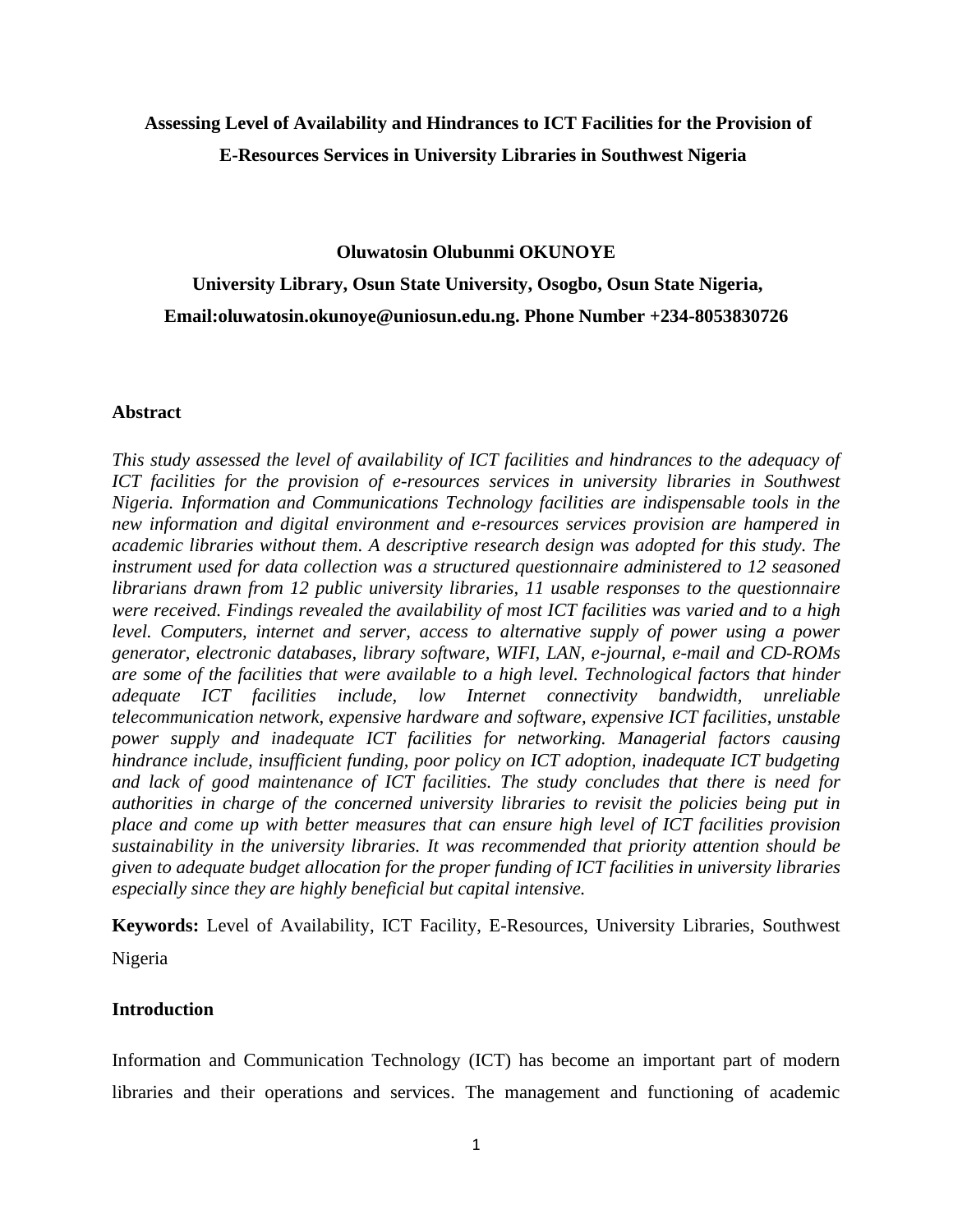libraries have become faster and more reliable for e-resources services provision through the means of ICT. There is also substantial efficiency and effectiveness to routine library service delivery. Of importance also is timely and accurate access to relevant electronic information resources (EIRs) which is an advantage especially since this is the business of libraries and information professionals. In the submission of Osuchukwu, Obuezie and Ogwuche (2017) the real reason why ICT is needed in the library is to make sure there is free and equal access to information which can allow learning and national integration to flourish. According to Ikolo (2020) the use of ICT is a common phenomenon in  $21<sup>st</sup>$  century organizations especially because ICTs are technological tools and resources that help to facilitate creation, dissemination, management and storage of information. Of great benefit is the advantage of ICTs, which, according to Ebunuwele, Ola, and Uduebor (2014), adoption of ICT facilities in libraries help in reducing the duplication of efforts as well as eliminating other uninteresting and repetitive work. The authors also observed that the use of computers in libraries helped to better execute several housekeeping functions. Availability, functionality and adequacy of ICT facilities thus become an issue of concern to library personnel who routinely interact with users and observe their satisfaction or dissatisfaction with the quality of services they are provided with. Ultimately, the availability of all necessary facilities with which to attend to the users is a key issue if a library wants to retain patronage of their users. Specifically, academic libraries endeavor to assemble ICT devices of hardware and software, internet, e-mail, teleconferencing, telefascimile, CD-ROMs in their acquisitions (Adebisi, 2009, Aliyu, 2011) as critical facilities needed to develop human capacity.

The introduction of ICT into library services is also not without its challenges especially since new technologies need to be updated from time to time in terms of acquiring new versions of equipment and maintenance, and these may require huge costs. There is also need for regular electricity and Internet network, among other factors. The absence of which may pose as hindrances to adequacy and use of ICT facilities. According to Barad (2019) new technologies, databases, as well as innovative systems for accessing information, results in more complications and challenges in library operations and usage. Also, it may not be easy to identify specific use of library's services as a result of new technologies, while difficulty in accessing e-resources can in addition contribute to user dissatisfaction because of unmet information needs. However, every academic library has the duty to ensure the availability of ICT facilities that will bring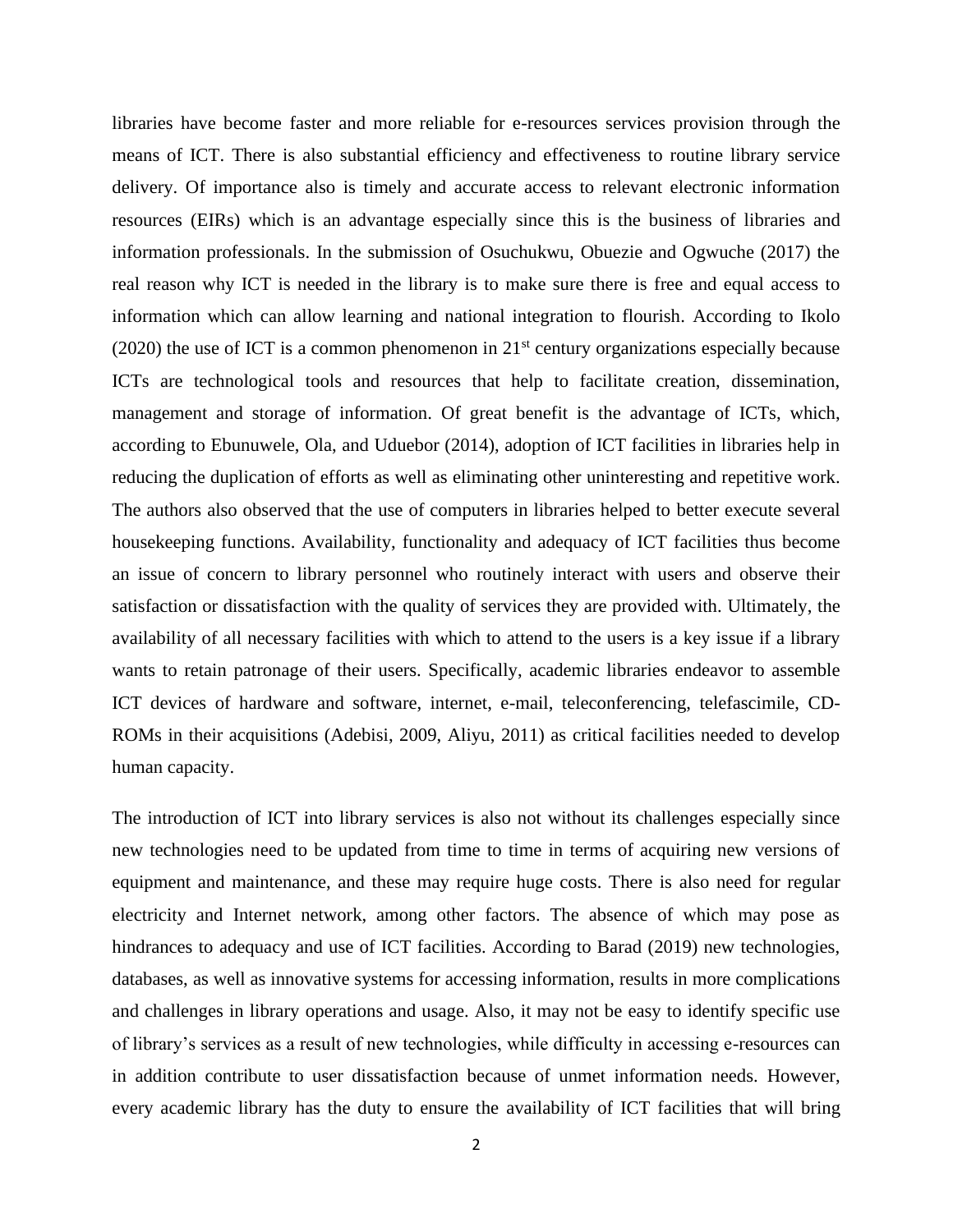about provision of e-resources. This paper assesses the level of availability and also the hindrances to the adequacy of ICT facilities for the provision of e-resources in university libraries in southwest Nigeria.

**Purpose of the Study:** The purpose of the study is to assess staff perception on the availability of ICT facilities and also the hindrances to the provision of e-resources services in academic libraries in Southwest Nigeria. The specific objectives are to:

- 1. assess the level of availability of ICT facilities for the provision of e-resources services in selected university libraries in Southwest Nigeria.
- 2. identify the factors that hinder the adequacy of ICT facilities for the provision of e-resources services in selected university libraries in Southwest Nigeria.

### **Research Questions**:

- 1. What is the level of availability of ICT facilities for the provision of e-resources services in selected university libraries in Southwest Nigeria?
- 2. What are the factors that hinder the adequacy of ICT facilities for the provision of e-resources services in selected university libraries in Southwest Nigeria?

### **Literature Review**

In their definition, Osuchukwu, Obuezie, and Ogwuche (2017) posit that ICT includes all internet-enabled infrastructures which are widely used today for all kinds of knowledge acquisition and networking. Otubelu (2010) enumerates some of the infrastructure to include: communication devices or applications like computer hardware and software, phones, television, projector, radio satellite systems and all services and applications associated with distance learning, video conferencing, and others. On their part, Dunmill and Arslanagic (2006) explain ICT as a range of equipment (hardware: personal computers, scanners and digital cameras), computer programs (software: database programs and multimedia programs), as well as telecommunications infrastructures (phones, faxes, modems, video conferencing equipment and web cameras) that allow access, retrieve, store, organize, manipulate, present, send material and communicate locally, nationally and globally by means of digital media. In their work, Adebayo, Ahmed and Adeniran (2018) explained that a number of ICT tools are available which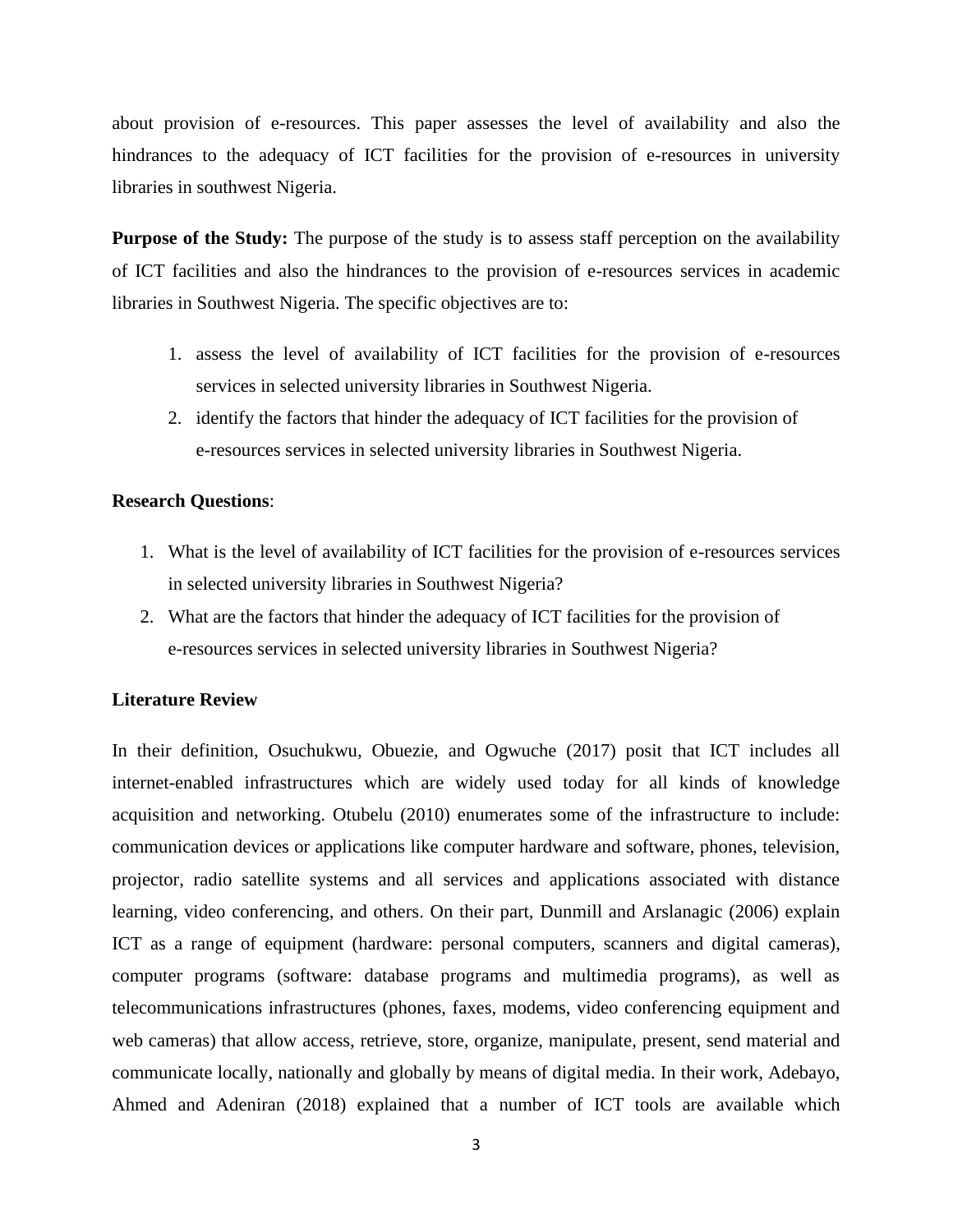continuously provide needed assistance for several library services. Umana (2018) identified some major ICT tools that are utilized for effective library services delivery by librarians. Such tools include: computers, Internet, electronic mail (e-mail), World Wide Web (WWW), and Video. On their part, Mishra and Mishra (2014) highlight printing technologies and Online Public Access Catalogue (OPAC) as major ICT facilities that can be found in the library. In a study on availability and use of ICTs in collection management, Nwalo (2005) had enumerated computers, DVDs CDs Internet and telephones as necessary ICT facilities for the management of collections in the libraries.

In a study on availability of ICT tools and skills for use in operation in medical libraries in Nigeria, Ikolo (2020) found that there was availability of most ICT tools to a moderate extent. Included in the available tools are: mobile phones, Internet connectivity, computers, OPAC, printers, and E-mail. Major factors that hinder the use of ICT tools for library operations in Nigeria according to the study are: lack of and inadequate funding, erratic power supply, erratic Internet access, lack of trainer/training for ICT application and insufficient technical support for maintenance of ICT tools. A study on availability, and utilization of information communication technology facilities in a private university library in Nigeria, by Osuchukwu, Obuezie and Ogwuche (2017) revealed that the ICT section of the university has resources and facilities that are available which the students utilized to a certain extent. There were challenges that included epileptic power supply and irregular internet connectivity among others. In a study on availability, use and constraints to use of electronic information resources by postgraduate students at the University of Ibadan, Adeleke and Nwalo (2017) results revealed that internet was ranked most available and most used in the university, while interrupted power supply was ranked as the most hindrance to usage of electronic information resources. A study by Mia (2019) on university libraries as facilitators of academic development, using Noakhali Science and Technology University Library, Bangladesh, identified inadequate ICT facilities and lack of relevant resources as challenges affecting the university library under study. Oyeniran and Olajide (2016) study on the influence of ICT skills on electronic resources use by distance learning students of Delta State University, Abraka, results showed that institutional audio tape and computer were readily available for use by distance learning students with 41.7% and 37.6% respondents respectively. Only 8.0% respondents agreed that the internet, e-mail facilities were not available for access in the university distance learning center. In a study on the impact of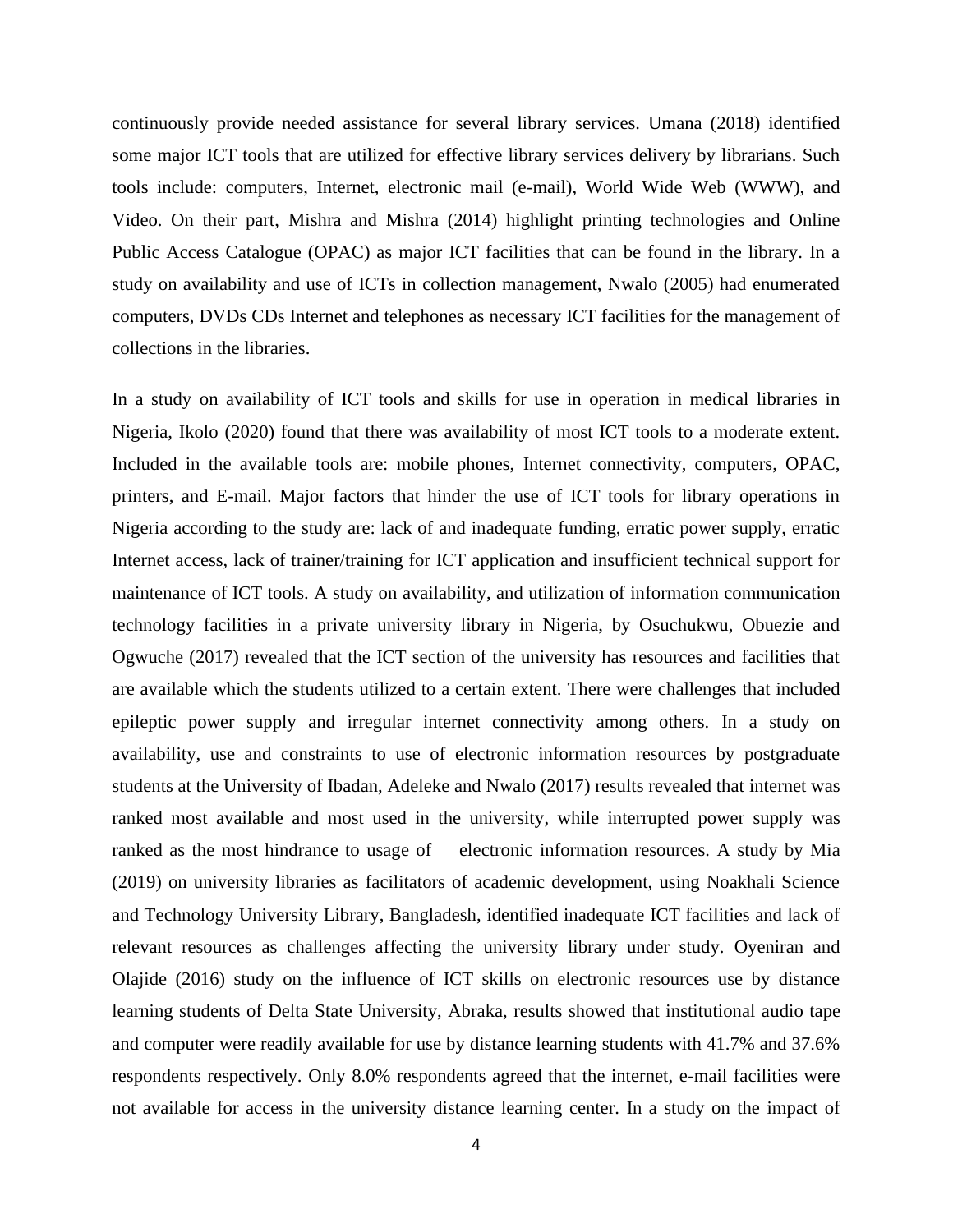information and communication technology on library services, Remy (2018) found that ICT enabled library services that were available made it possible for students to utilize various applications for accessing e-books and e-journals. In their research work, Archana, Saxena and Dubey (2015) discuss the use and impact of digital technology and role of academic libraries in an age of knowledge and information societies. The results revealed that quite a number of the library users are dissatisfied with the application of digital technology in their libraries just because there is inadequate digital technology infrastructure. In Barfi and Afful-Arthur (2018) study on accessibility and postgraduate students' use of electronic resources in University of Cape Coast, results revealed that some of the major problems respondents indicated in their use of electronic resources include: inadequate computers in the library, poor internet connectivity, power outages and insufficient search skills. In a study, Mairaj and El-Hadi (2012) found that the provision of hardware, standardized library software, adequate financial resources, and quality training facilities for medical libraries will ensure that ICT applications in Medical libraries of Lahore were strengthened. According to Sivakumaren, Geetha and Jeyaprakash (2011) in their study found that no library in the study had implemented digitization software and stated that there was the need for university libraries to increase the numbers of computers available to enable the users to make maximum use of the ICT-based resources and services. There was need to digitize rare collections such as older and out of print editions. In a study, Walmiki and Ramakrishnegowda (2009) examined ICT infrastructure in university libraries and found that many of the libraries being studied lacked adequate hardware and software facilities as well as adequate internet nodes and bandwidth. It was revealed that the campus LANs were not fully extended to exploit the benefits of digital information environment. Ukachi (2010) found impediments to the use of provision and ICTs to include non-availability of internet access in order to provide downloading of software, among other reasons. Several studies have also highlighted the challenges of effective ICT availability and use (Ogbomo, 2010; Aliyu, 2011 and Eguavon and Adeyemi, 2012). Lack of funds for acquisition, maintenance and training/retraining of ICT staff of university libraries are among the most pressing challenges bedeviling African universities as reported by these studies.

### **Methodology**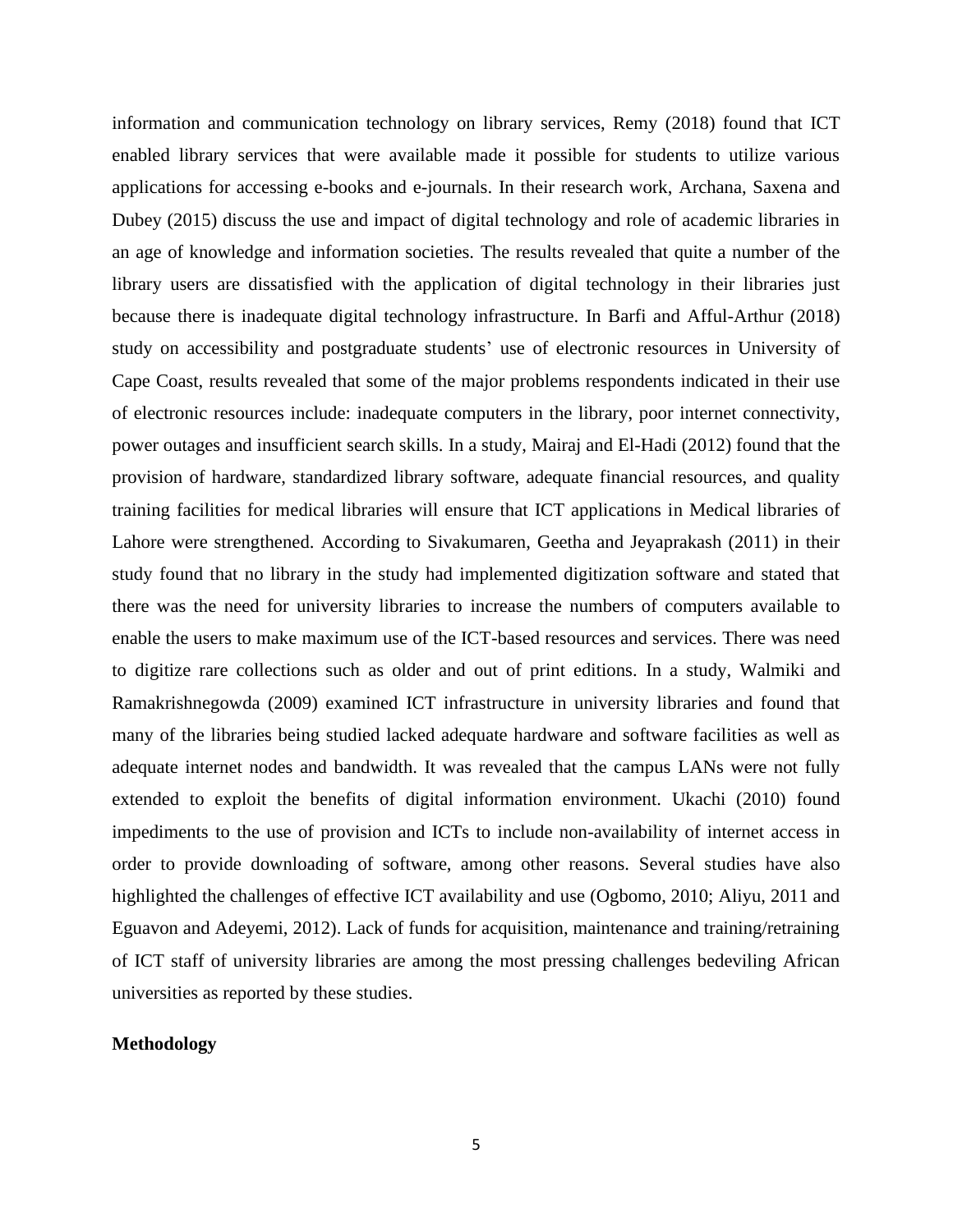The study employed a descriptive survey design. The population of the study comprised of librarians in public university libraries in southwest geopolitical zone of Nigeria. This was made up of 12 librarians purposively selected from 12 public universities. The universities included (7) federal universities and (5) state universities. Due to the manageable size of the population, there was no sampling. Data for the study were collected using a well-structured questionnaire. The questionnaire had three sections. Section A Demographic Information, Section B: Level of Availability of ICT Facilities scale and Section C: Factors that Hinder the Adequacy of ICT Facilities scale. Section A elicited background information of the respondents. Section B collected information on the level of availability of ICT for the provision of e-resources services in the selected university libraries. This section was rated on a five-point scale ranging from Very Highly Available, Highly Available, Available, Lowly Available, and Not Available. Section C concentrated on collecting information on the factors that hinder adequate provision of ICT facilities in the selected university libraries. This section was also rated on a five-point scale ranging from Strongly Agree, Agree, Disagree, Strongly Disagree and Not Applicable. This section was sub-divided two sections, which are: Technological factors that hinder the adequacy of ICT facilities and Managerial factors that hinder the adequacy of ICT facilities. Of the 12 university libraries, librarians from 11 responded. The data collected was analyzed using both descriptive and inferential statistics. The libraries of the universities selected for the study are indicated below:

#### **Respondents Institutions**

| S/N             | <b>Universities</b>                        | <b>Type of Public University</b> |
|-----------------|--------------------------------------------|----------------------------------|
| $\mathbf{1}$    | University of Lagos, Akoka                 | Federal                          |
| 2               | University of Ibadan                       | Federal                          |
| $\overline{3}$  | Obafemi Awolowo University, Ile-Ife        | Federal                          |
| $\overline{4}$  | Federal University of Agriculture Abeokuta | Federal                          |
| $\overline{5}$  | Tai Solarin University of Education        | Federal                          |
| 6               | Federal University of Technology Akure     | Federal                          |
| $7\phantom{.0}$ | Federal University, Oye, Ekiti             | Federal                          |

The list of participating university libraries is presented in Table 1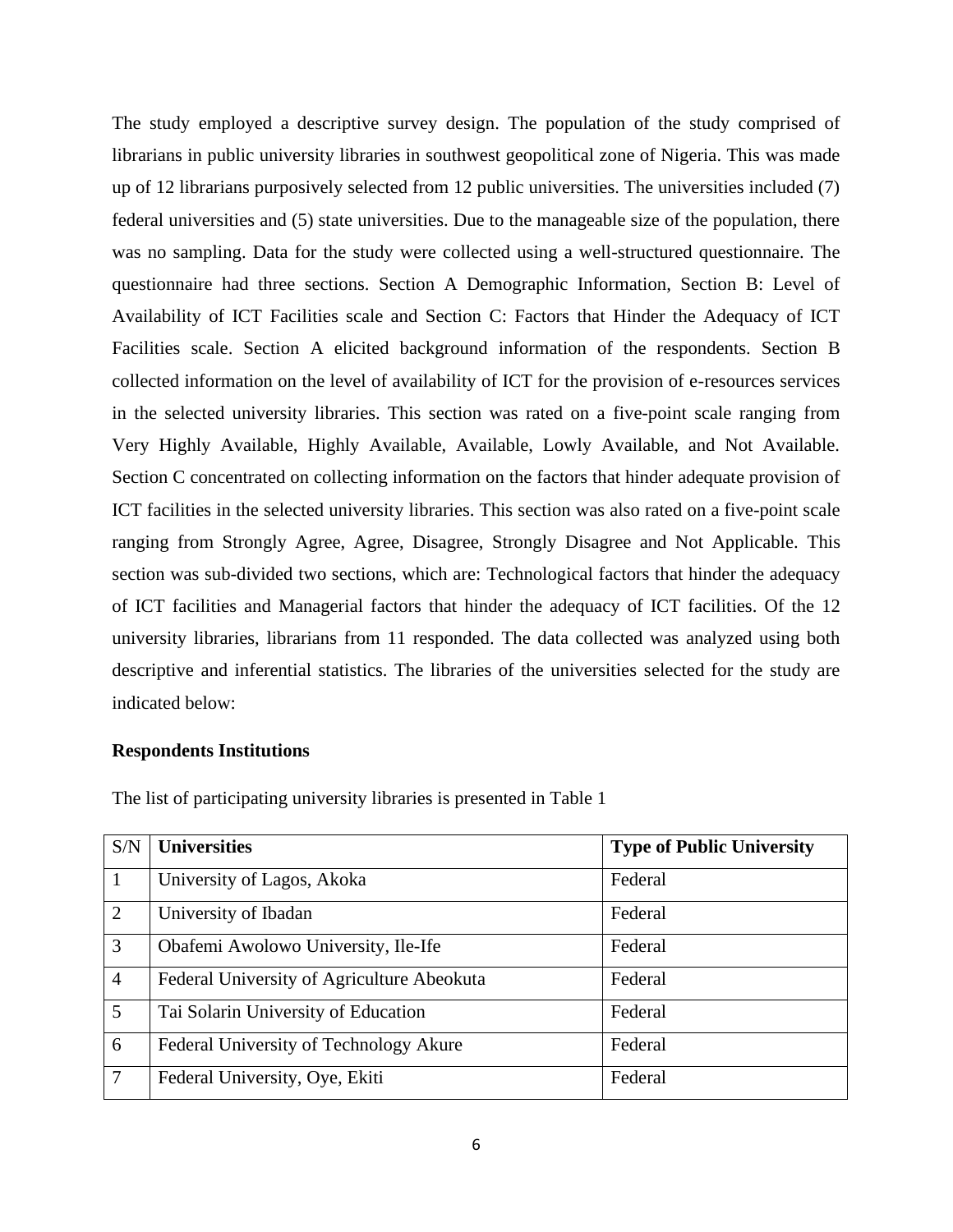| 8  | Olabisi Onabanjo University, Ago-Iwoye             | <b>State</b> |
|----|----------------------------------------------------|--------------|
| 9  | Ladoke Akintola University of Technology, Ogbomoso | <b>State</b> |
| 10 | Osun State University, Osogbo                      | <b>State</b> |
| 11 | Ondo State University, Akungba                     | <b>State</b> |
| 12 | Ekiti State University, Ekiti                      | <b>State</b> |

### **Findings**

**Research Question 1: What is the level of availability of ICT facilities for the provision of eresources services in selected university libraries in Southwest Nigeria?** 

**Table 1: Level of availability of ICT facilities for the provision of e-resources services**

| S/<br>N        | <b>Level</b><br><b>of</b><br><b>Availability of ICT</b><br><b>Facility</b> | <b>VHA</b><br>(%) | HA (%)      | A(%)        | LA $(%)$    | NA(%)       | <b>Total</b><br>$($ %) | <b>Mean</b>    |
|----------------|----------------------------------------------------------------------------|-------------------|-------------|-------------|-------------|-------------|------------------------|----------------|
| $\mathbf{1}$   | Computer (Desktop)                                                         | 8(72.7%)          | $1(9.1\%)$  | $2(18.2\%)$ | $0(0\%)$    | $0(0\%)$    | 11(100)<br>$\%$ )      | 4.5            |
| $\overline{2}$ | Computer (Laptop)                                                          | 7(63.6%)          | $1(9.1\%)$  | $1(9.1\%)$  | $1(9.1\%)$  | $1(9.1\%)$  | 11(100)<br>$\%$ )      | 4.1            |
| 3              | Printers                                                                   | $4(36.4\%)$       | $1(9.1\%)$  | 2(18.2%)    | $1(9.1\%)$  | $0(0\%)$    | 11(100)<br>$\%$ )      | $\overline{4}$ |
| $\overline{4}$ | <b>Scanning Machine</b>                                                    | $2(18.2\%)$       | 7(63.6%)    | $1(9.1\%)$  | $1(9.1\%)$  | $0(0\%)$    | 11(100)<br>$\%$ )      | 3.9            |
| 5              | <b>Flash Drives</b>                                                        | 3(27.3%)          | 3(27.3%)    | 3(27.3%)    | $0(0\%)$    | $2(18.2\%)$ | 11(100)<br>$%$ )       | 3.5            |
| 6              | Modem                                                                      | 3(27.3%)          | $2(18.2\%)$ | $1(9.1\%)$  | 3(27.3%)    | $2(18.2\%)$ | 11(100)<br>$\%$ )      | 3.1            |
| $\tau$         | Uninterrupted<br>Power Supply UPS)                                         | $4(36.4\%)$       | 3(27.3%)    | $2(18.2\%)$ | $2(18.2\%)$ | $0(0\%)$    | 11(100)<br>$\%$ )      | 3.8            |
| 8              | <b>Internal OPAC</b>                                                       | 5(45.5%)          | 3(27.3%)    | $1(9.1\%)$  | $0(0\%)$    | $2(18.2\%)$ | 11(100)<br>$%$ )       | 3.8            |
| 9              | Radio Phone                                                                | $2(18.2\%)$       | 3(27.3%)    | $1(9.1\%)$  | $1(9.1\%)$  | $4(36.4\%)$ | 11(100)                | 2.8            |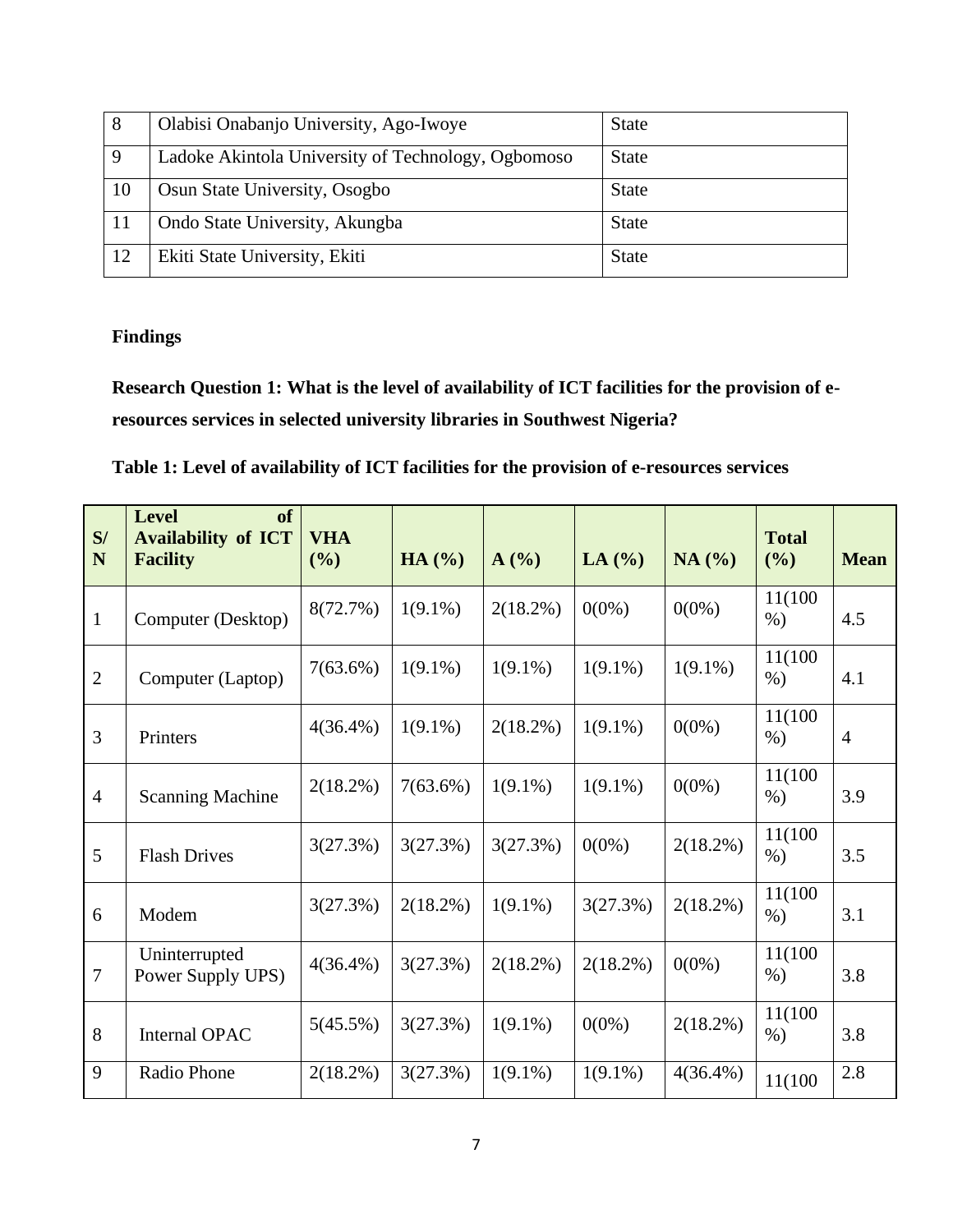|    |                                    |             |             |             |            |            | $%$ )            |                |
|----|------------------------------------|-------------|-------------|-------------|------------|------------|------------------|----------------|
| 10 | Internet                           | 7(63.6%)    | 2(18.2%)    | $1(9.1\%)$  | $1(9.1\%)$ | $0(0\%)$   | 11(100<br>$%$ )  | 4.4            |
| 11 | Server                             | $7(63.6\%)$ | 2(18.2%)    | $1(9.1\%)$  | $1(9.1\%)$ | $0(0\%)$   | 11(100<br>$%$ )  | 4.4            |
| 12 | Photocopy Machine                  | $4(36.4\%)$ | $4(36.4\%)$ | $2(18.2\%)$ | $1(9.1\%)$ | $0(0\%)$   | 11(100)<br>$%$ ) | $\overline{4}$ |
| 13 | <b>Power Generator</b>             | 6(54.5%)    | 3(27.3%)    | $1(9.1\%)$  | $1(9.1\%)$ | $0(0\%)$   | 11(100<br>$%$ )  | 4.3            |
| 14 | <b>Library Software</b>            | 5(45.5%)    | 5(45.5%)    | $0(0\%)$    | $0(0\%)$   | $1(9.1\%)$ | 11(100<br>$%$ )  | 4.2            |
| 15 | <b>CCTV</b> Camera                 | 2(20%)      | $4(40\%)$   | 2(20%)      | $0(0\%)$   | 2(20%)     | 10(100<br>$%$ )  | 3.4            |
| 16 | LCD/Overhead<br>Projector          | $4(36.4\%)$ | 5(45.5%)    | $1(9.1\%)$  | $0(0\%)$   | $1(9.1\%)$ | 11(100<br>$%$ )  | $\overline{4}$ |
| 17 | Digital Camera                     | 5(50%)      | 2(20%)      | $1(10\%)$   | $0(0\%)$   | 2(20%)     | 10(100<br>$%$ )  | 3.8            |
| 18 | <b>Fax Machines</b>                | $0(0\%)$    | 2(20%)      | 3(30%)      | $1(10\%)$  | $4(40\%)$  | 10(100<br>$%$ )  | 2.3            |
| 19 | CD/DVD Player                      | $0(0\%)$    | 5(45.5%)    | $2(18.2\%)$ | $1(9.1\%)$ | 3(27.3%)   | 11(100<br>$%$ )  | 2.8            |
| 20 | Multimedia<br>Projector            | $4(36.4\%)$ | 5(45.5%)    | $0(0\%)$    | $1(9.1\%)$ | $1(9.1\%)$ | 11(100<br>$%$ )  | 3.9            |
| 21 | <b>USB</b> Pen Drives              | 2(20%)      | 3(30%)      | $1(10\%)$   | 2(20%)     | 2(20%)     | 10(100<br>$%$ )  | 3.1            |
| 22 | <b>Electronic Database</b>         | 5(45.5%)    | $4(36.4\%)$ | 2(18.2%)    | $0(0\%)$   | $0(0\%)$   | 11(100<br>$%$ )  | 4.3            |
| 23 | Library Website                    | $4(40\%)$   | $5(50\%)$   | $1(10\%)$   | $0(0\%)$   | $0(0\%)$   | 10(100<br>$%$ )  | 4.3            |
| 24 | Web OPAC                           | 5(45.5%)    | $4(36.4\%)$ | $2(18.2\%)$ | $0(0\%)$   | $0(0\%)$   | 11(100<br>$%$ )  | 4.3            |
| 25 | Wide Area Network<br>WAN) i.e WIFI | 6(54.5%)    | $4(36.4\%)$ | $1(9.1\%)$  | $0(0\%)$   | $0(0\%)$   | 11(100<br>$%$ )  | 4.5            |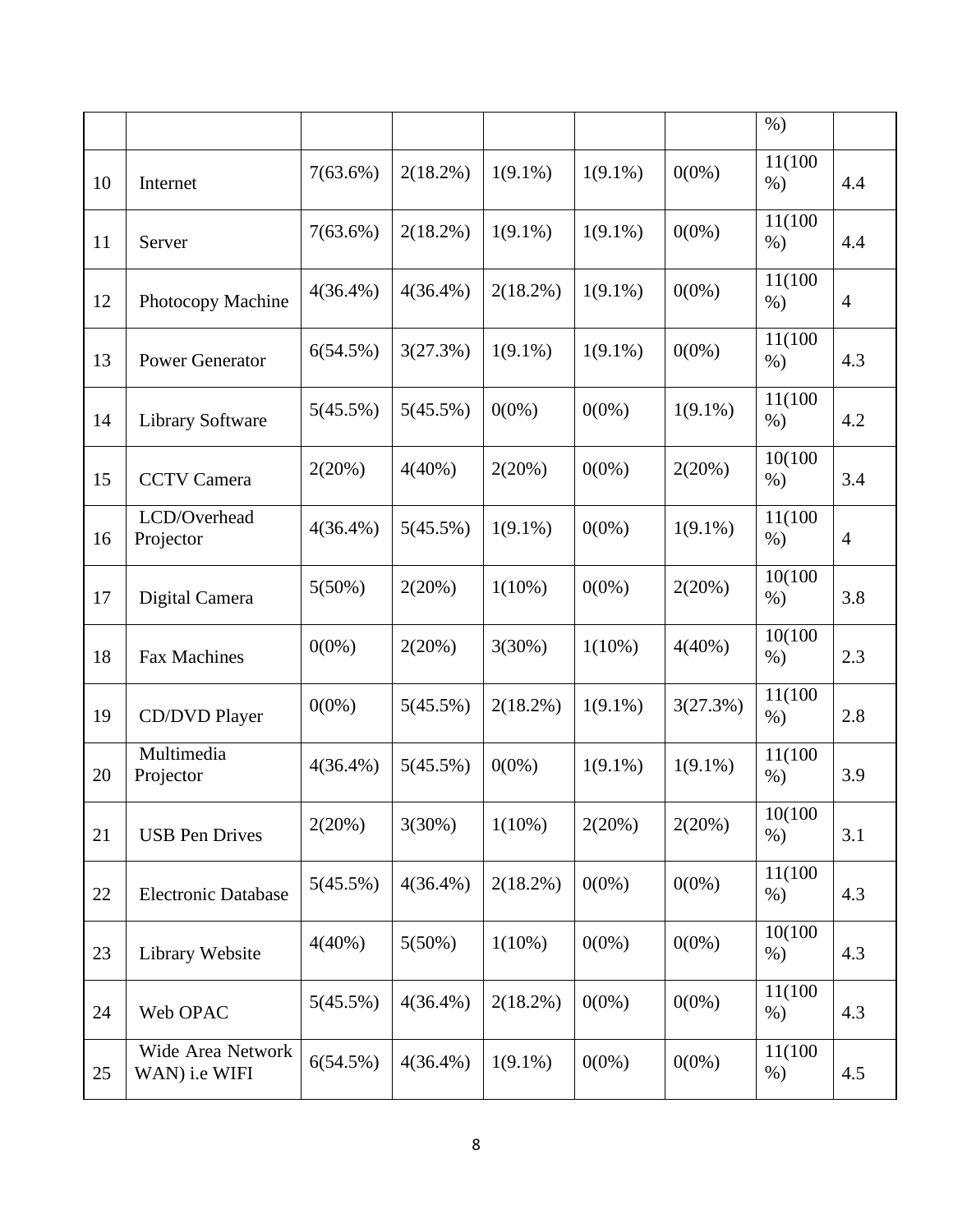| 26 | <b>Local Area Network</b><br>(LAN)    | 6(54.5%)    | $4(36.4\%)$ | $1(9.1\%)$  | $0(0\%)$   | $0(0\%)$  | 11(100)<br>$\%$ ) | 4.5            |
|----|---------------------------------------|-------------|-------------|-------------|------------|-----------|-------------------|----------------|
| 27 | White<br>Electronic<br>Board          | $1(10\%)$   | $4(40\%)$   | 3(30%)      | $1(10\%)$  | $1(10\%)$ | 10(100)<br>$%$ )  | 3.3            |
| 28 | E-Journal                             | $7(63.6\%)$ | 3(27.3%)    | $1(9.1\%)$  | $0(0\%)$   | $0(0\%)$  | 11(100)<br>$%$ )  | 4.5            |
| 29 | E-mail                                | $7(63.6\%)$ | $4(36.4\%)$ | $0(0\%)$    | $0(0\%)$   | $0(0\%)$  | 11(100)<br>$%$ )  | 4.6            |
| 30 | <b>CD-ROMs</b>                        | 6(54.5%)    | $4(36.4\%)$ | $1(9.1\%)$  | $0(0\%)$   | $0(0\%)$  | 11(100)<br>$%$ )  | 4.5            |
| 31 | Instructional<br>Video<br>DVD/VC      | $4(36.4\%)$ | $4(36.4\%)$ | $2(18.2\%)$ | $1(9.1\%)$ | $0(0\%)$  | 11(100)<br>$%$ )  | $\overline{4}$ |
| 32 | <b>Television Set</b>                 | $4(36.4\%)$ | 5(45.5%)    | $2(18.2\%)$ | $0(0\%)$   | $0(0\%)$  | 11(100)<br>$%$ )  | 4.2            |
| 33 | Any other, please<br>specify and rate | 1(25%)      | $0(0\%)$    | 1(25%)      | 1(25%)     | 1(25%)    | 4(100%)           | 2.8            |

Source: Field data 2022

The result in Table 1 presents the analysis of results on the level of availability of ICT facilities for the provision of e-resources services. The results showed that the availability of desktop computers in most of the university libraries is high with mean (4.5). This is followed by the availability of laptops which is also high with mean (4.1). Other ICT facilities which showed high level of availability include Internet (4.4), Server (4.4), Power generator (4.3), Library management software (4.2), Electronic databases (4.3), Library Website (4.3), Web OPAC (4.3). Also, respondents indicated that there was a high level of availability of WIFI (4.5), LAN (4.5), high presence of E-journals (4.5) and E-mail (4.6), as well as CD-ROMs (4.5) and TV (4.2), printers (4), Internal OPAC (3.8), Overhead projector (4), Digital camera (3.9), multimedia projector (3.9), and DVDs/CDs (4). Very few respondents (2.8) indicated that there were other facilities that their libraries had that are not captured in the list.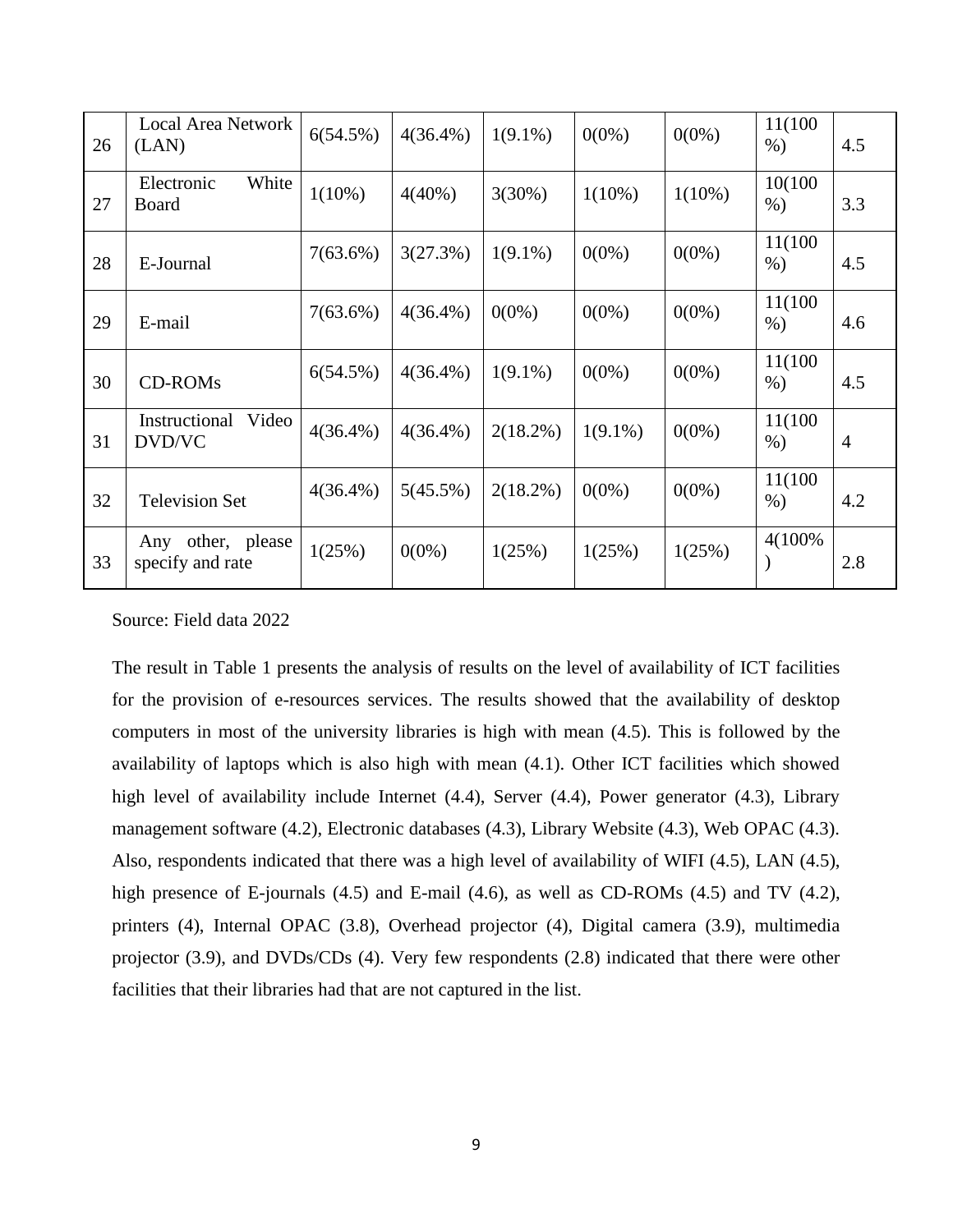

### Figure 1

Figure 1 summaries the level of availability of ICT facilities for the provision of e-resources services by the university libraries under study. The results showed that the respondents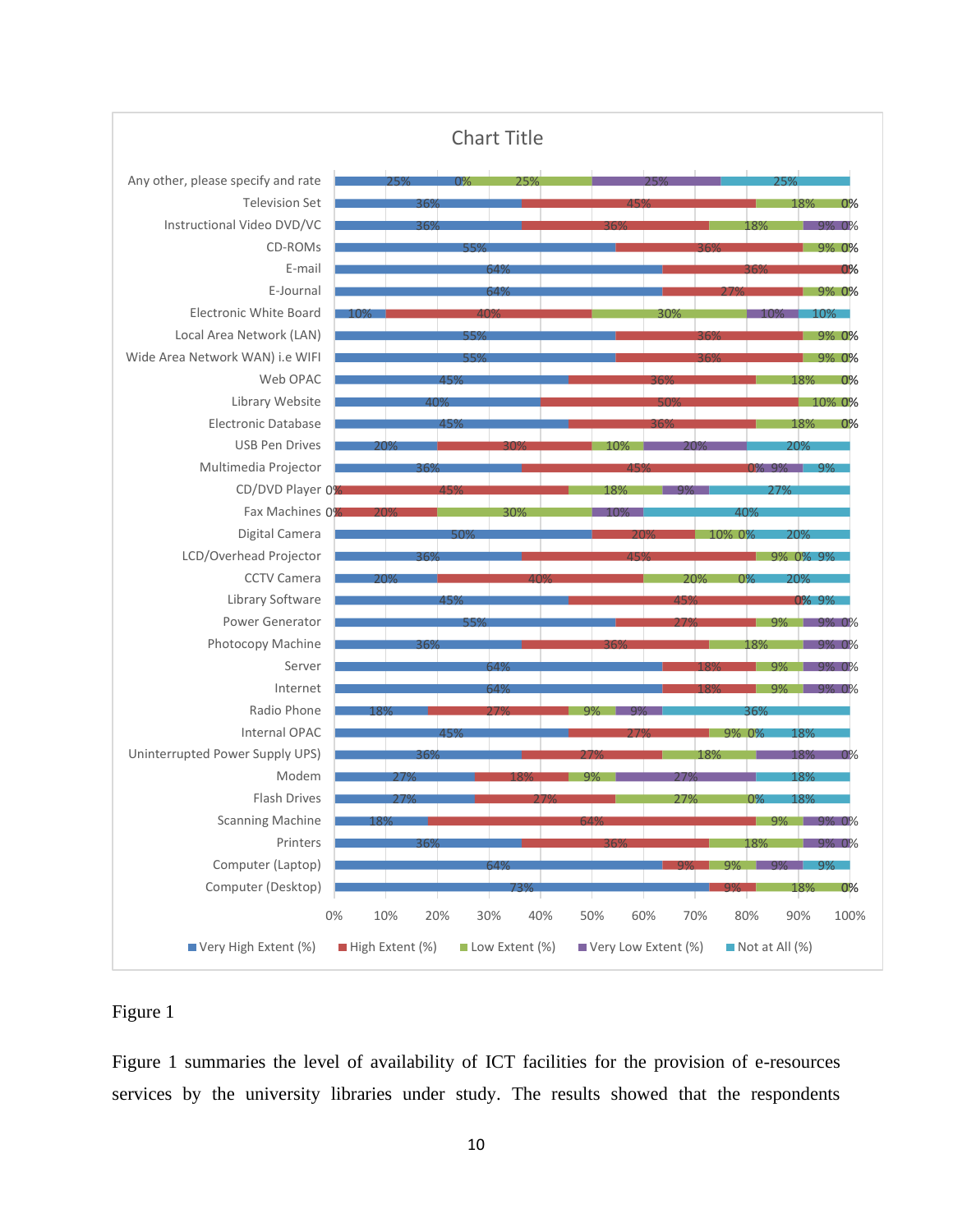indicated that there was a high level of availability of ICT facilities in their university libraries. Some of these include: Desktop computer (82%), Laptops (73%), scanning machines (82%), Internet (82%), server (82%), library software (90%), power generator (82%), printers (72%), internal OPAC (72%), digital camera (70%), library website (90%), WIFI (91%), LAN (91%), E-journal (91%), Email (100%), and CD-ROM (91%), multimedia projector (81%), electronic database (81%), library website (90%), and web OPAC (81%) .

### **Research Question 2: What are the factors that hinder the adequacy of ICT facilities for the provision of e-resources services in selected university libraries in Southwest Nigeria?**

| S/N              | <b>Technological Factors</b>                                | SA(%)      | A(%)        | $\mathbf{D}$ (%) | SD(%)      | <b>NA</b><br>(%) | <b>TOTAL</b><br>(%) | <b>Mean</b> |
|------------------|-------------------------------------------------------------|------------|-------------|------------------|------------|------------------|---------------------|-------------|
| 1.               | <b>Unstable Power Supply</b>                                | 5(45.5%)   | $1(9.1\%)$  | $4(36.4\%)$      | $1(9.1\%)$ | $0(0\%)$         | $11(100\%)$         | 3.9         |
| 2.               | Low<br>Internet<br>Connectivity<br>Bandwidth                | 6(60%)     | 2(20%)      | 2(20%)           | $0(0\%)$   | $0(0\%)$         | $10(100\%)$         | 4.4         |
| 3.               | Unreliable<br>Telecommunication<br><b>Network</b>           | 6(54.5%)   | $1(9.1\%)$  | 3(27.3%)         | $1(9.1\%)$ | $0(0\%)$         | $11(100\%)$         | 4.1         |
| $\overline{4}$ . | Expensive<br>Hardware<br>and Software                       | 5(45.5%)   | $4(36.4\%)$ | $1(9.1\%)$       | $1(9.1\%)$ | $0(0\%)$         | $11(100\%)$         | 4.2         |
| 5.               | <b>ICT</b><br>Expensive<br>Facilities                       | 3(27.3%)   | $7(63.6\%)$ | $0(0\%)$         | $1(9.1\%)$ | $0(0\%)$         | $11(100\%)$         | 4.1         |
| 6.               | <b>ICT</b><br>Inadequate<br>Facilities<br>for<br>Networking | $1(9.1\%)$ | 6(54.5%)    | $2(18.2\%)$      | 2(18.2%)   | $0(0\%)$         | $11(100\%)$         | 3.5         |

**Table 2: Technological factors that hinder the adequacy of ICT facilities.** 

Source: Field data 2022

In response to research question 2, two categories of factors that hinder the adequacy of ICT facilities are presented. These include: Technological factors and Managerial factors. Table 2 presents the analysis of the results on the technological factors that can hinder the adequacy of ICT facilities. The results showed that low Internet connectivity bandwidth is a major hindrance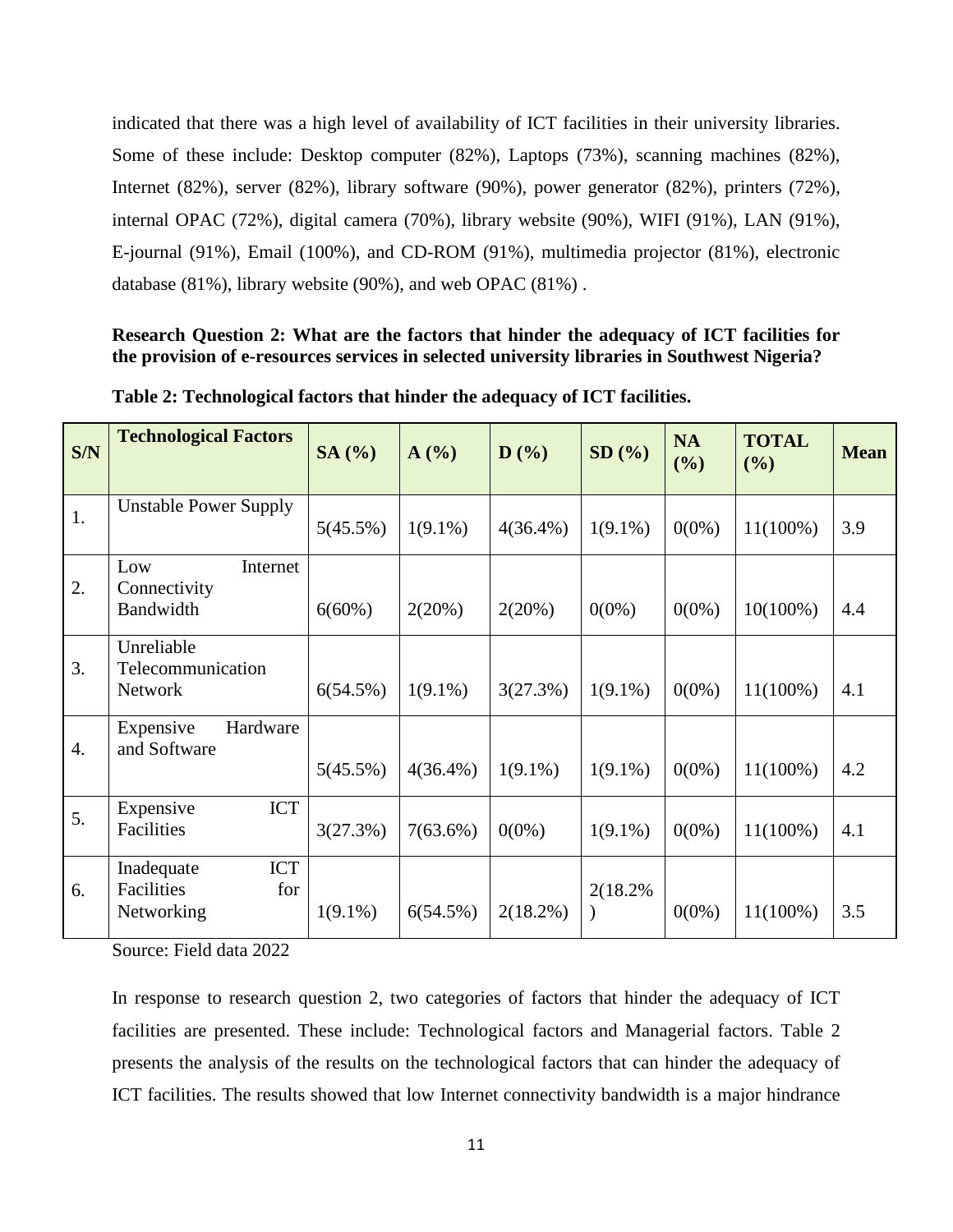to the adequacy of ICT facilities as indicated by respondents (4.4). Other major hindrances are expensive hardware and software (4.2), unreliable telecommunication network (4.1), expensive ICT facilities (4.1), unstable power supply (3.9), and inadequate ICT facilities for networking  $(3.5).$ 



### Figure 2

Figure 2 shows the summary of the analysis of results for the responses on the technological factors that hinder the adequacy of ICT facilities. The results showed that the respondents agree that low Internet connectivity bandwidth (80%), unreliable telecommunication network (64%), expensive ICT facilities (91%), expensive hardware and software (81%), inadequate ICT facilities for networking (64%) and unstable power supply (54%) are major hindrances to adequacy of ICT facilities.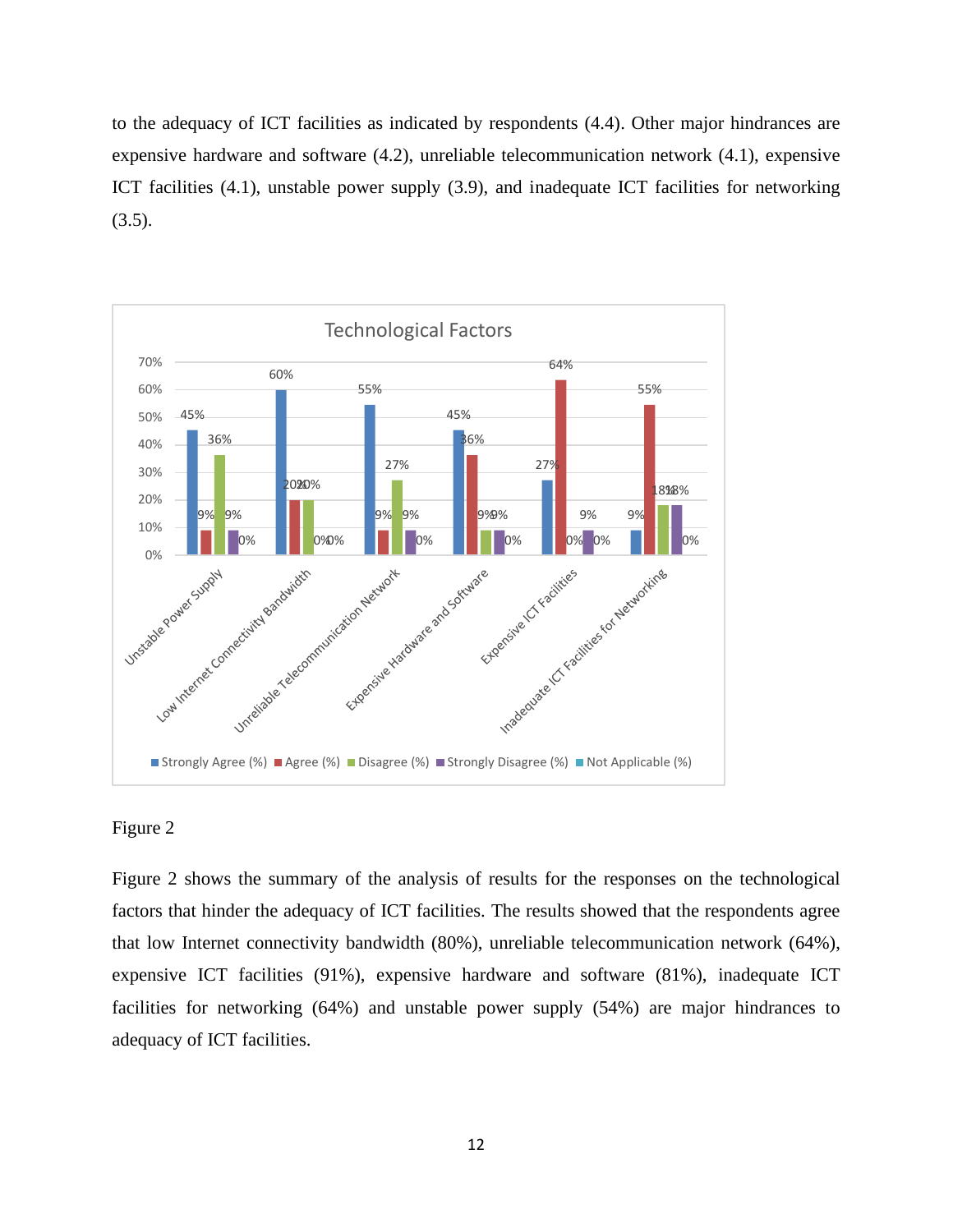| S/N              | <b>Managerial</b><br><b>Factors</b>                        | SA (%)      | A(%)        | D(%)        | SD(%)               | NA(%)    | <b>TOTAL</b><br>(%) | <b>Mean</b>    |
|------------------|------------------------------------------------------------|-------------|-------------|-------------|---------------------|----------|---------------------|----------------|
| 1.               | <b>ICT</b><br>Inadequate<br><b>Budgeting</b>               | $2(18.2\%)$ | $7(63.6\%)$ | $2(18.2\%)$ | $0(0\%)$            | $0(0\%)$ | $11(100\%)$         | $\overline{4}$ |
| 2.               | Library<br>Insecurity                                      | $0(0\%)$    | 5(45.5%)    | 6(54.5%)    | $0(0\%)$            | $0(0\%)$ | $11(100\%)$         | 3.5            |
| 3.               | Insufficient<br>Funding                                    | 3(27.3%)    | $7(63.6\%)$ | $1(9.1\%)$  | $0(0\%)$            | $0(0\%)$ | $11(100\%)$         | 4.2            |
| $\overline{4}$ . | Poor Policy on<br><b>ICT</b> Adoption                      | $4(36.4\%)$ | 6(54.5%)    | $1(9.1\%)$  | $0(0\%)$            | $0(0\%)$ | $11(100\%)$         | 4.3            |
| 5.               | Low Managerial<br>Interest in ICT                          | $1(9.1\%)$  | $4(36.4\%)$ | 5(45.5%)    | 1(9.1%<br>$\lambda$ | $0(0\%)$ | $11(100\%)$         | 3.5            |
| 6.               | Lack of Good<br>of<br>Maintenance<br><b>ICT</b> Facilities | 3(27.3%)    | $4(36.4\%)$ | $4(36.4\%)$ | $0(0\%)$            | $0(0\%)$ | $11(100\%)$         | 3.9            |
| 7.               | Obsolete<br>and<br>Poor<br>Infrastructure                  | $2(18.2\%)$ | $2(18.2\%)$ | $7(63.6\%)$ | $0(0\%)$            | $0(0\%)$ | $11(100\%)$         | 3.5            |
| 8.               | Lack of Skilled<br><b>Library Staff</b>                    | $1(9.1\%)$  | $2(18.2\%)$ | 6(54.5%)    | 2(18.2)<br>$%$ )    | $0(0\%)$ | $11(100\%)$         | 3.2            |
| 9.               | other,<br>Any<br>please<br>specify<br>and rate             | 1(20%)      | 1(20%)      | 2(40%)      | $0(0\%)$            | 1(20%)   | $5(100\%)$          | 3.2            |

**Table 3: Managerial factors that hinder the adequacy of ICT facilities**

Source: Field data 2022

Table 3 presents the analysis of the results on the managerial factors that hinder adequacy of ICT facilities. The results showed that inadequate ICT budgeting (4.0), insufficient funding (4.2), poor policy on ICT adoption (4.3) and lack of good maintenance of ICT facilities (3.9) are indicated as the most hindrances to adequacy of ICT facilities. Low managerial interest in ICT (3.5) and library insecurity (3.5) are indicated as moderate hindrances. However, obsolete and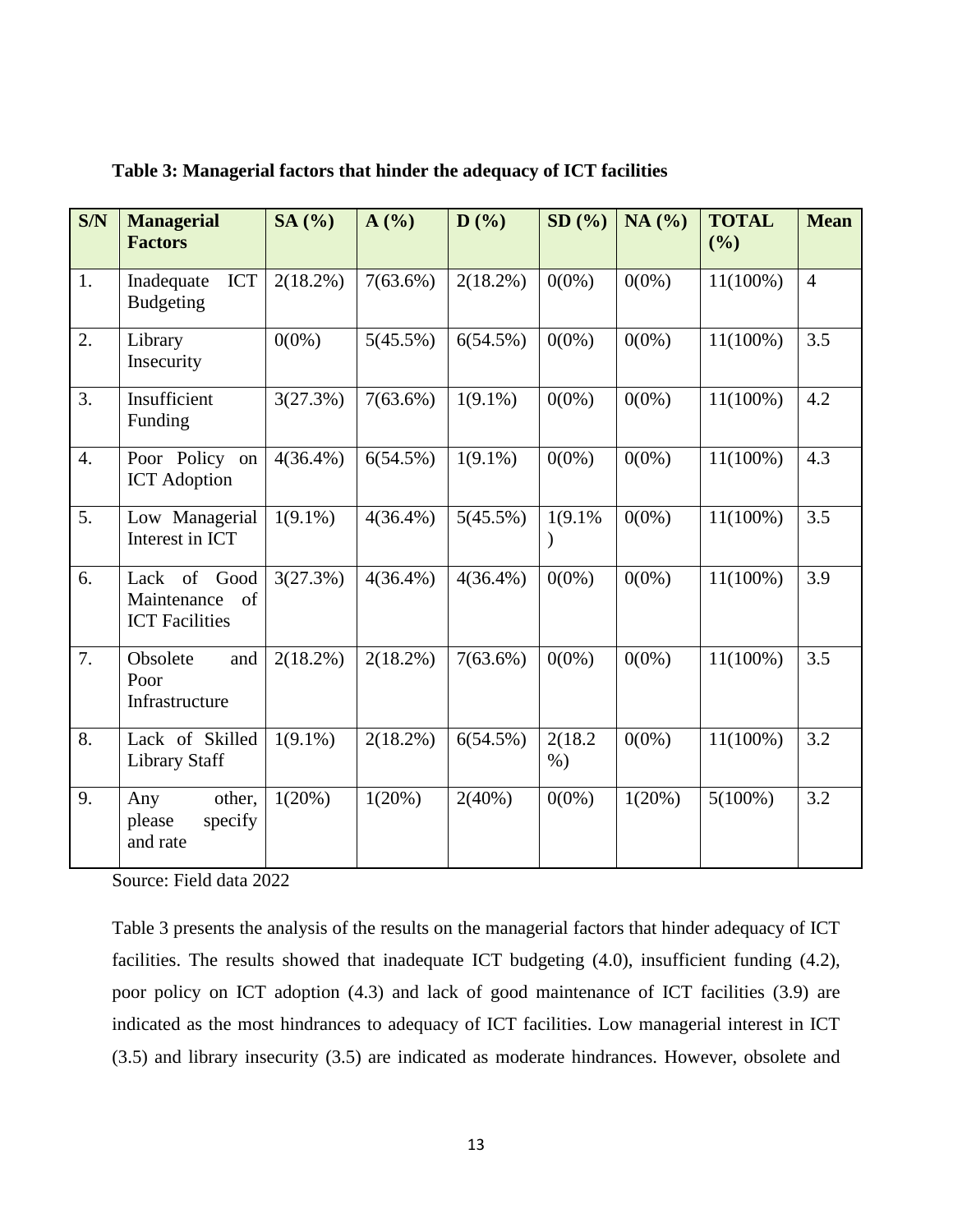poor infrastructure (3.5), lack of skilled library staff (3.2), and other unlisted factors (3.2) are indicated as low hindrances to adequacy of ICT facilities.



### Figure 3

Figure 3 shows the summary of the analysis of results for the responses on the managerial factors that hinder the adequacy of ICT facilities. The results showed that the respondents agree that inadequate ICT budgeting (82%), insufficient funding (91%), poor policy on ICT adoption (91%) and lack of good maintenance of ICT facilities (63%) are the most hindrances to adequacy of ICT facilities. Other factors are: low managerial interest in ICT (45%), and library insecurity (45%). Obsolete and poor infrastructure (36%), lack of skilled library staff (27%) and other unlisted factors (30%) are indicated as very low hindrances to adequacy of ICT facilities.

### **Discussion**

The findings of this study on research question one on the level of availability of ICT facilities in the university libraries being studied revealed that the highly available ICT facilities include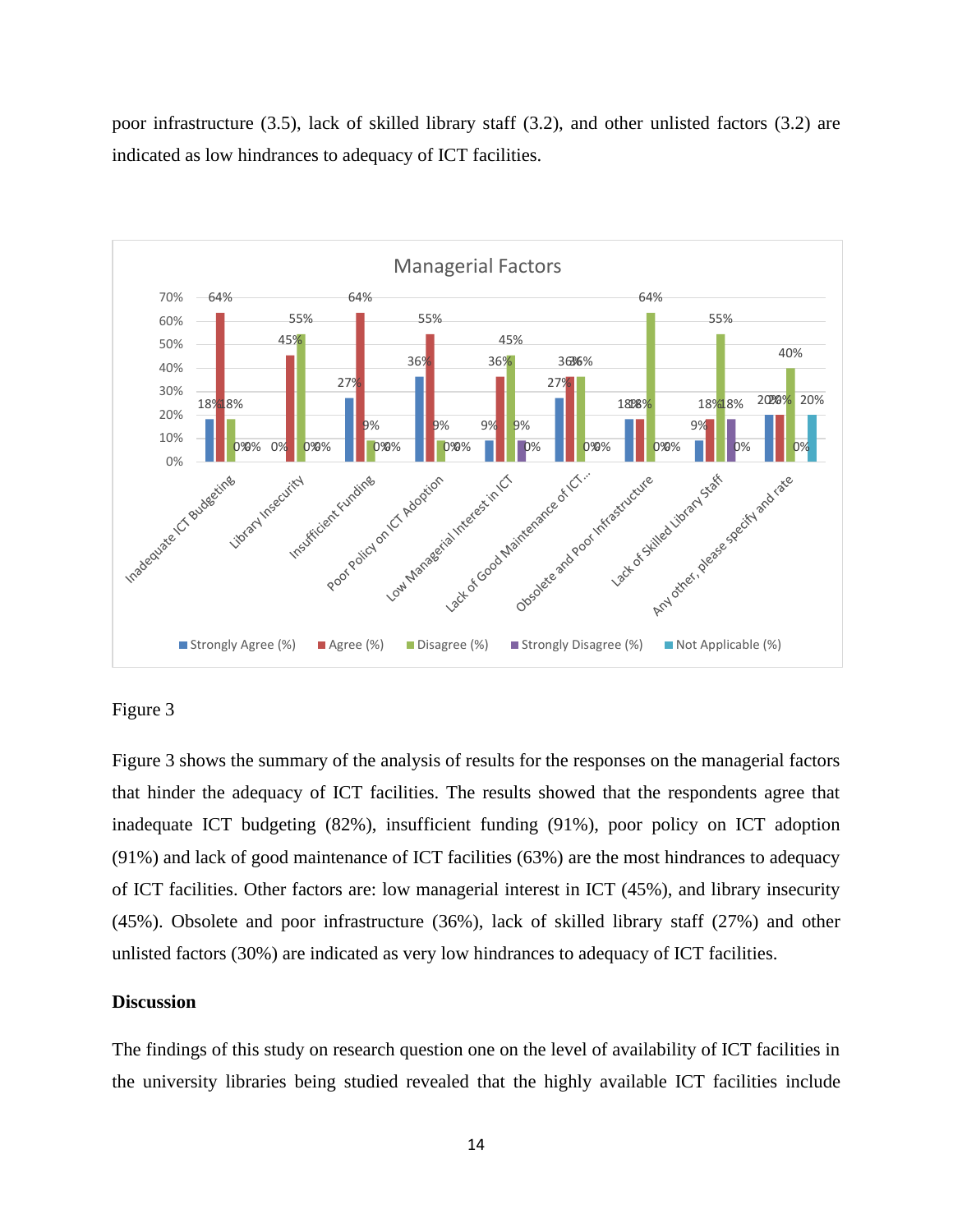desktop computers and laptop computers, needed for use by library users and also library staff. Care was taken to specify desktop computers as against laptop (PCs) computers basically in order to clarify the kinds of computers the university libraries had. Others are Internet, and Server, to ensure provision of internet access to the libraries to facilitate downloading of software and services provision using the library management systems. Also available are: power generator - for the supply of alternative power, WIFI, e-journals, printer, multimedia projector, library website, electronic database, Scanning machine, photocopy machine, library software, LAN, email facility, CD-ROMs and DVD/VC, among others. This is supported by the study by Osuchukwu, Obuezie and Ogwuche (2017) where an observation checklist of the available ICT facilities in the university library studied showed computers, internet, photocopier and flash drives were readily available and used to a great extent. So also, Scanner, CD-ROMs, e-mail services, and institutional websites were available but not accessible. Also, in Ikolo (2020) there was availability of most ICT tools to a moderate extent. These included: mobile phones, Internet connectivity, computers, OPAC, printers, and E-mail. Even though the respondents agree that several of the ICT facilities are in available, results however showed that technological factors hindering adequacy of ICT facilities - hardware and software facilities (4.2), as well as other ICT facilities (4.1) are expensive.

The findings of this study on research question two present the factors that hinder the adequacy of ICT facilities in the university libraries being studied. The findings on the technological factors showed that low Internet connectivity bandwidth was a major factor that was hindering the provision of adequate ICT facilities for most of the university libraries. Other technological factors are: unreliable telecommunication network, expensive hardware and software and expensive ICT facilities. This showed that whereas the level of availability of the ICT facilities is high, the technological factors hinder the facilities from being effectively utilized. So also, the findings of this study on the managerial factors showed inadequate ICT budgeting, insufficient funding, poor policy on ICT adoption and lack of good maintenance of ICT facilities as the factors that most hinder adequate provision of ICT facilities. This result reveals that the university libraries may experience setback in sustainability and maintenance of their high level available ICT facilities if the managerial issues persist. The result of this study agreed with the result of Olowokere, Ismaila & Rasaq (2020) which found that factors that militate against the provision of ICT facilities in public university libraries include high cost of importation of ICT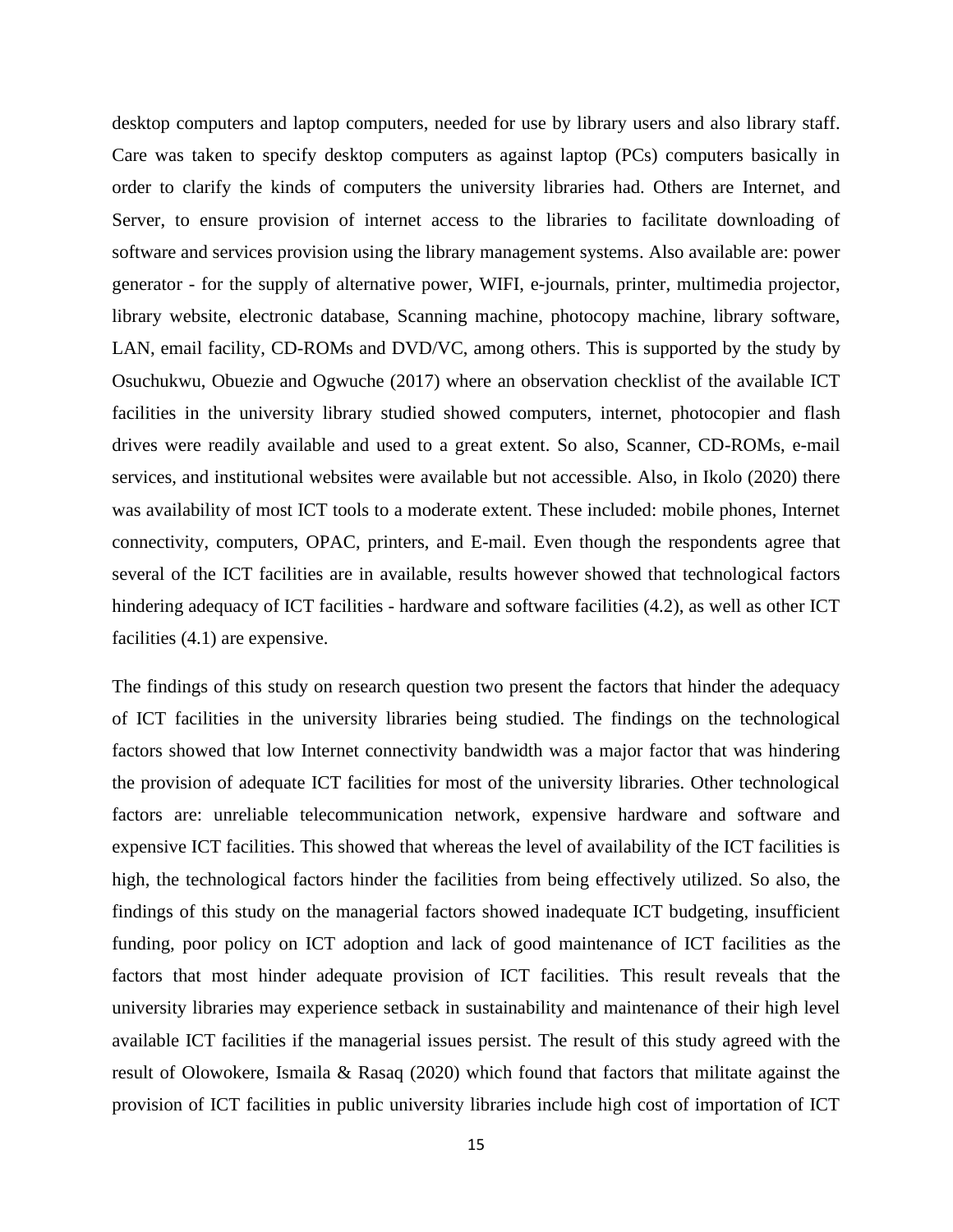equipment, inadequate funding of library services, lack of maintenance culture on the part of the ICT manager, as well as inadequate ICT facilities in university libraries, among other factors. The results are also supported by Lawal, Bassey and Ani (2008) who found that inadequate funds, absence of relevant ICT facilities, epileptic power supply, were among the constraints identified in the use of ICT facilities for efficient and effective information sharing. The study also supported Barfi and Afful-Arthur (2018) study on some of the major impediments to eresources access are, poor internet connectivity, power outages and insufficient search skills.

### **Conclusion**

Based on the findings of this study, ICT facilities are available for the provision of e-resources services in majority of the university libraries to a high level. The level of availability of these facilities also varies. The study reveals that majority of the university libraries have a high level availability of computers - both desktops and laptops, Internet and server, access to alternative supply of power using a power generator, electronic databases, library website, library software, WIFI, LAN, e-journal, e-mail and CD-ROMs, among facilities. Furthermore, the findings from the study reveal obvious projections from hindrances to adequate provision of ICT facilities. All the listed technological factors pose major hindrances to the adequacy of ICT facilities provision. They include: low Internet connectivity bandwidth, unreliable telecommunication network, expensive hardware and software, expensive ICT facilities, unstable power supply and inadequate ICT facilities for networking. The managerial factors constituting the most hindrances include: insufficient funding, poor policy on ICT adoption, inadequate ICT budgeting and lack of good maintenance of ICT facilities. The study concludes that there is need for management of the concerned university libraries to revisit the policies being put in place and come up with better measures that can ensure high level of ICT facilities provision sustainability in the university libraries.

#### **Recommendations**

Based on the findings obtained from this study, the following recommendations are made:

1. Procurement and maintenance of ICT facilities should be made a sustained priority in order to ensure that they are highly available for the provision of e-resources services.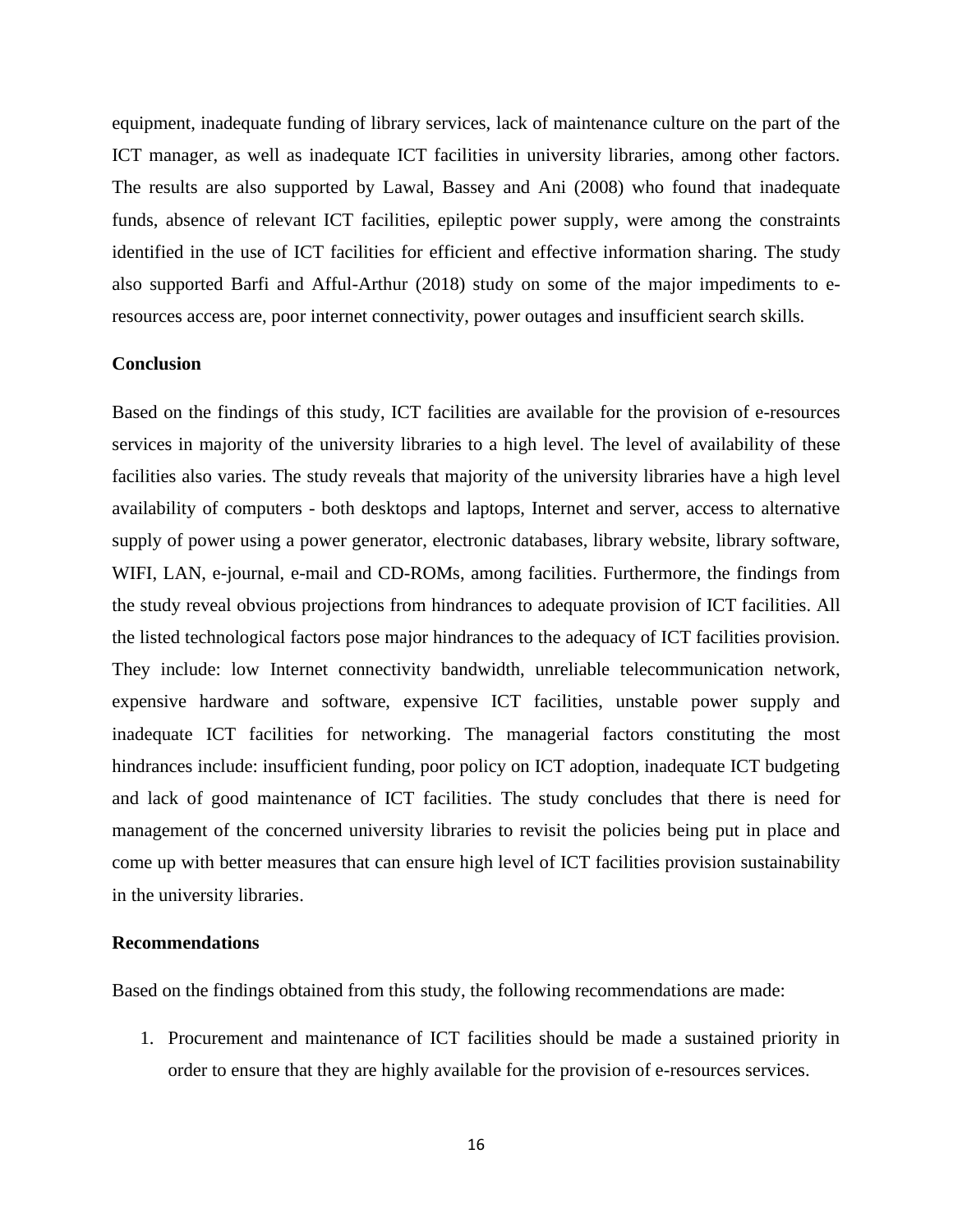- 2. Priority attention should be given to adequate budget allocation for the proper funding of ICT facilities in university libraries especially since it is highly beneficial but capital intensive.
- 3. Internet speed and bandwidth should be increased to create fast access for web-based information resources. This is because high internet speed is necessary for efficient and effective use of e-resources.
- 4. The provision of sustainable alternative power supply should be made a priority. This is not just with power from generating sets but other innovative measures like solar energy, bio gas energy and so on.
- 5. The training and retraining of library staff should be sustained, especially where on-thejob training is concerned.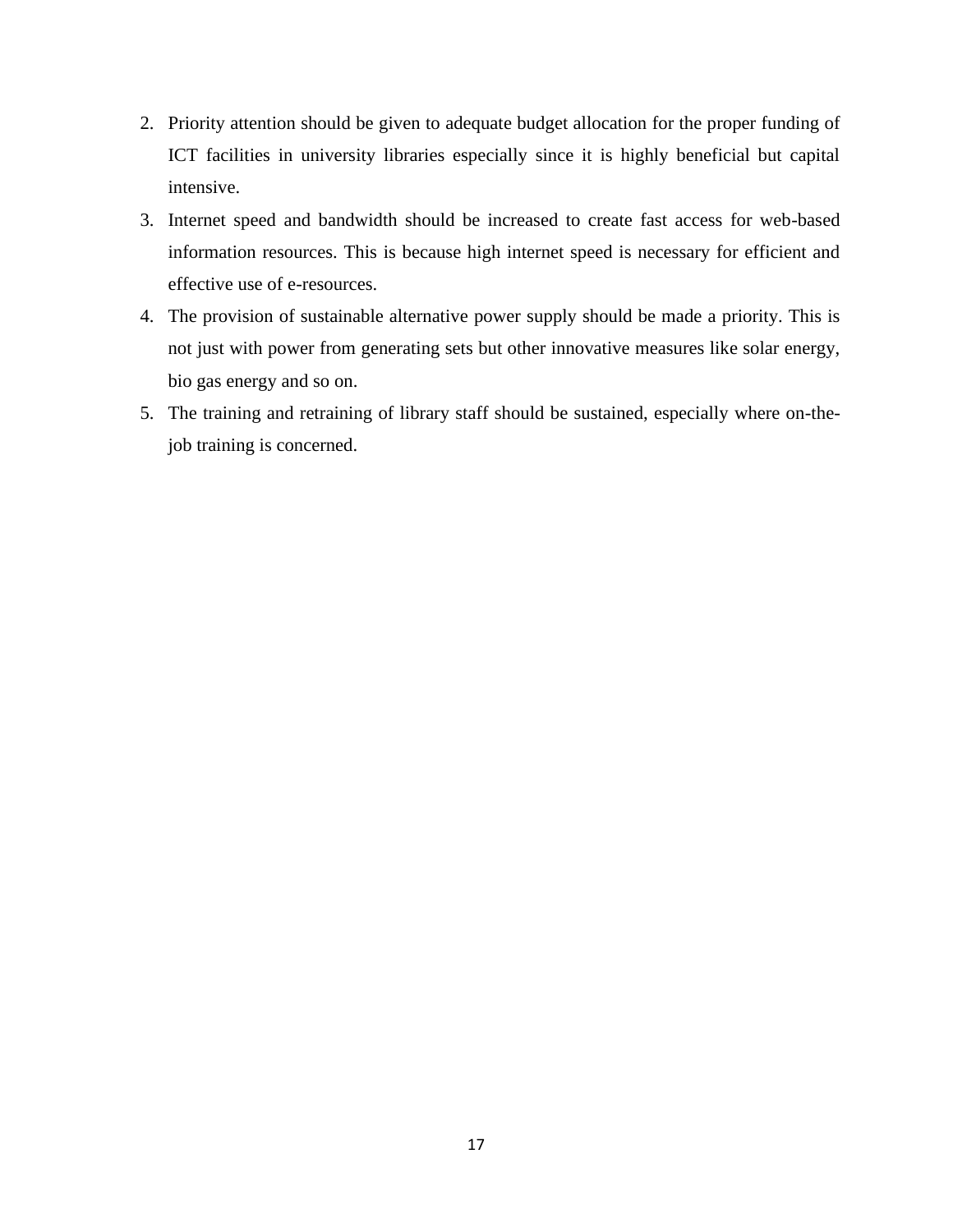### **References**

Adebayo, Ahmed, and Adeniran (2018). The role of ICT in provision of library services: a panacea for sustainable development in Nigeria. *Library Philosophy and Practice (e-journal),* <http://digitalcommons.unl.edu/libphilprac/1951>

Adebisi, O. L. (2009). ICT availability, accessibility and resource sharing in the Federal Polytechnic Libraries in South-West Nigeria. *International Journal of Information and Communication Technology,* 6(2): 169-176.

Adeleke, D. S. and Nwalo, K. I. N. (2017). Availability, use and constraints to use of electronic information resources by postgraduate students at the University of Ibadan. *International Journal of Knowledge Content Development and Technology*. 7(4): 51-69.

Aliyu, U. F. (2011). The challenges posed by information communication technologies (ICT) facilities to students of tertiary institutions in Bauchi State. *Information Impact: Journal of Informatio and Knowledge Management*, 2(2): 43-50.

Archena, S. and Dubey, T. N. (2015). Utility and impingement of digital technology on academic library services and operations in India: a review of related literature. *IPASJ International Journal of Information Technology (IIJIT),* 3(2): 1-5.

Barfi, K. A. and Afful-Arthur, P. (2018). Accessibility and postgraduate students' use of electronic resources in University of Cape Coast. *Research Journal of Library and Information Science*, 2(1): 1-6.

Barad, P. H. (2019). User satisfaction with library resources and services in Himachal Pradesh University. *Library Progress (International),* 39(1): 102-109.

Dunmill, M. and Arslanagic, A. (2006). ICT in Arts Education. Literature Review, New Zealand: University of Canterbury.

Ebunuwele, E. G., Ola, O. S., and Uduebor, E. A. (2014). Application of information and communication technology in academic libraries in Nigeria. *International Journal of Education and Research,* 2(2), 423-436.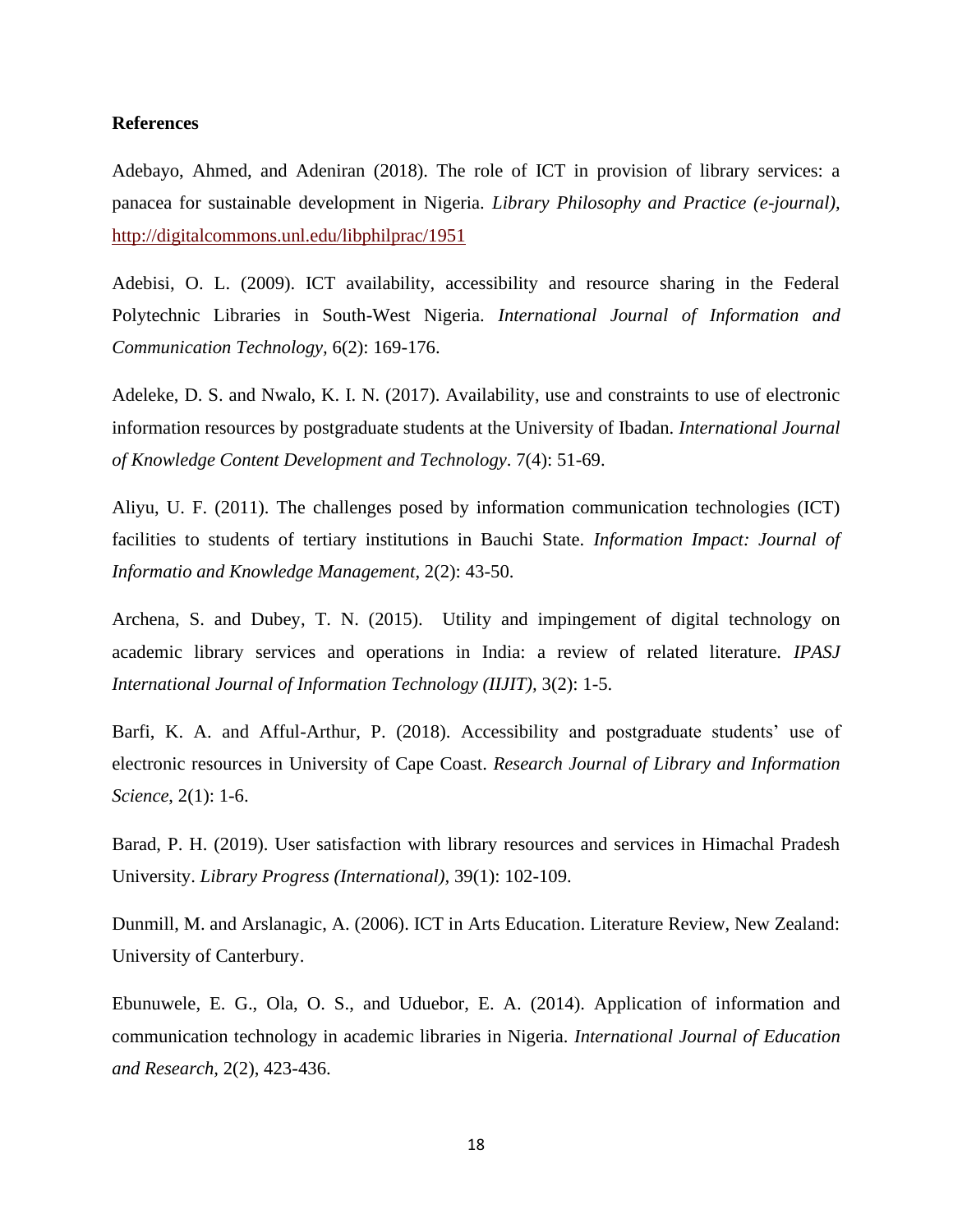Eguavon, O. E. and Adeyemi, B. M. (2012). Use of ICT in selected libraries in Ibadan, Oyo State, Nigeria. *Information Impact: Journal of Information and Knowledge Management*. 3(1&2): 67-76.

Lasisi (ed.) Computerization of library operation in information age. Proceedings of selected seminar papers of the cataloguing, classification and indexing section of the Nigerian Library Association. 167-181.

Lawal, O. Bassey, B. and Ani, E. (2008). Resource sharing among Nigerian University Law Libraries: A State of the Art. *African Journal of Library and Information Science*; 18(1): 91-100.

Mairaj, M. I. and El-Hadi, W. M. (2012). Journal of Medical Association 100(3): 218-322. Available at: [www.nebi.nim.nih.gov/pmc/articles/PMC3411261/](http://www.nebi.nim.nih.gov/pmc/articles/PMC3411261/)

Mia, S. (2019). University libraries as facilitators of academic development: a case study of Noakhali Science and Technology University Library, Bangladesh. *International Journal of Library and Information Science,* 11(5): 66-74.

Mishra, L., and Mishra, J. (2014). ICT resources and services in university libraries. *International Journal of Digital Library Services.* 4(3), 243-250.

Nwalo, K. N. (2005). Staff training for library automation project: pre/post computerization. In J. Lasisi (ed.) Computerization of library operation in information age. Proceedings of selected seminar papers of the cataloguing, classification and indexing section of the Nigerian Library Association. 167-181.

Ikolo, V. E. (2020). Availability of information and communication technology (ICT) tools and skills for their use in operation in medical libraries in Nigeria. *Nigerian Libraries*; 53(2); 46-52.

Ogbomo, E. F. (2010). Undergraduate students' information seeking behavior in an ICT based environment: the case of library and information science, Delta State University, Abraka, Nigeria. *Information Impact: Journal of Information and Knowledge Management*, 1(3): 72-80.

Olowokere, O. Ismaila, Y. A., and Rasaq, A. M. (2020). Information and Communication Technology Facilities for use by Library and Information Science Educators in University